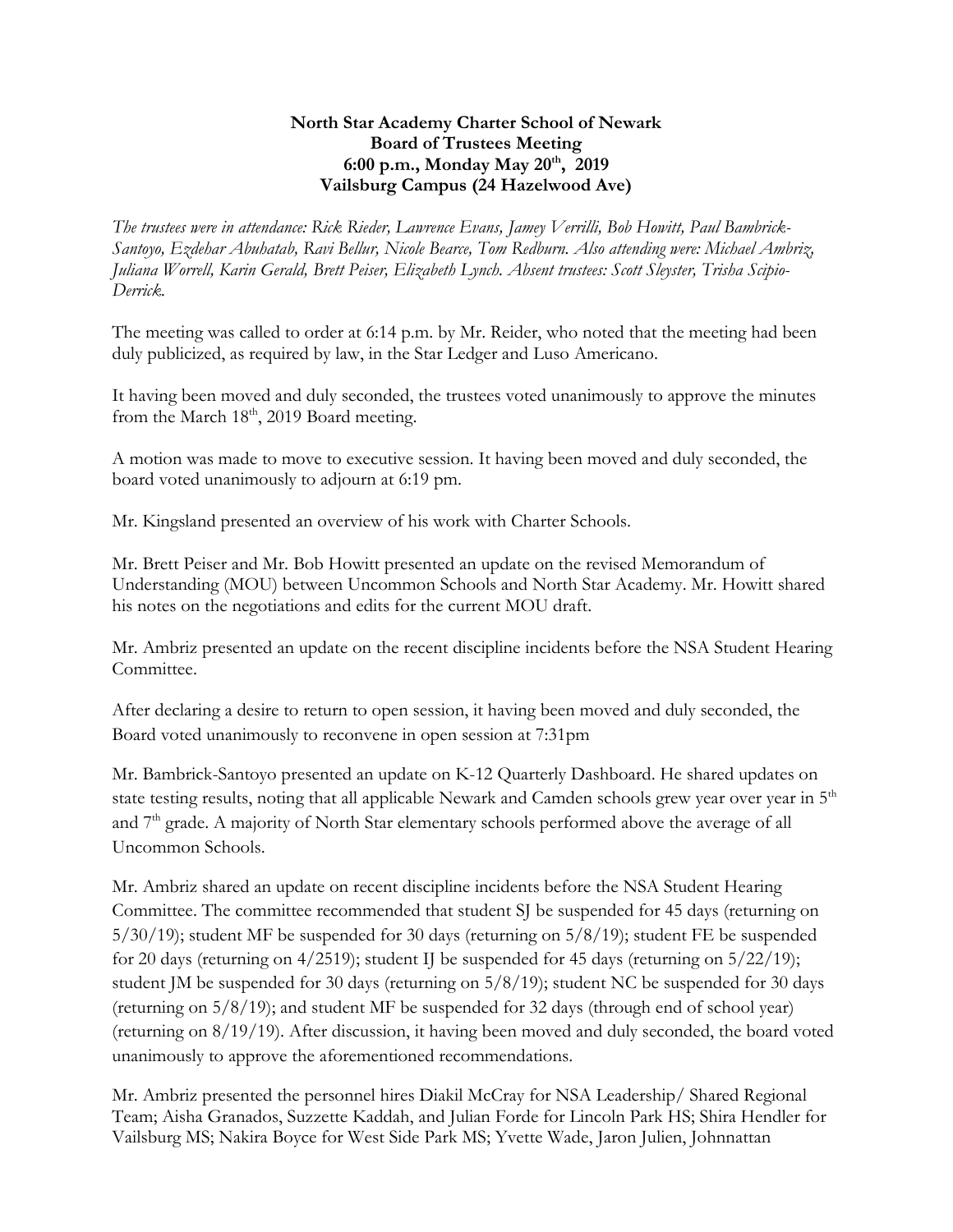Avenado, and Hilary Weitze for Central Ave MS; Farrah Erik and Naijasia Thomas for Vailsburg ES; Denise Muyibi for Fairmount ES; and Mary Wicke Schultz and Ajibola Famuyide for Liberty ES. After discussion, it having been moved and duly seconded, the board voted unanimously to approve the hiring of the aforementioned individuals.

Ms. Gerald presented the resolution to approve 2019-2020 Board Meeting Calendar. After discussion, it having been moved and duly seconded, the board voted unanimously to approve the resolution as outlined in the 2019-2020 Board Meeting Calendar

Ms. Gerald presented the resolution to approve 2019-2020 School Calendar. After discussion, it having been moved and duly seconded, the board voted unanimously to approve the resolution as outlined in the 2019-2020 School Calendar.

Ms. Gerald presented the resolution to approve the preliminary resolution to renew multi-campus food service vendor contract. . After discussion, it having been moved and duly seconded, the board voted unanimously to approve the resolution as outlined in the Preliminary Resolution to renew multi-campus food service vendor contract.

Ms. Gerald presented the resolution to award and execute the Paraprofessional and Teacher Assistants agreement for North Star Academy Charter School of Newark, Inc. After discussion, it having been moved and duly seconded, the board voted unanimously to approve the resolution as outlined in the Resolution to award and execute the Paraprofessional and Teacher Assistants agreement for North Star Academy Charter School of Newark, Inc.

Ms. Gerald presented the resolution to award and execute Service Agreement for North Star Academy Charter School of Newark, Inc. After discussion, it having been moved and duly seconded, the board voted unanimously to approve the resolution as outlined in the Resolution to award and execute Service Agreement for North Star Academy Charter School of Newark, Inc.

Ms. Gerald presented the resolution to approve NJSIAA Membership. After discussion, it having been moved and duly seconded, the board voted unanimously to approve the resolution as outlined in the Resolution to approve NJSIAA Membership.

Ms. Gerald presented the HIB Investigation Incident Reports. After discussion, it having been moved and duly seconded, the board voted unanimously to approve the HIB Investigation Report conclusions.

Ms. Gerald presented the resolution to authorize the Affirmative Action Team to conduct the Needs Assessment and develop a Comprehensive Equity Plan. After discussion, it having been moved and duly seconded, the board voted unanimously to approve the resolution as outlined in the Resolution authorizing the Affirmative Action Team to conduct the Needs Assessment and Develop a Comprehensive Equity Plan.

Mr. Ambriz opened the floor for public comments; there were none.

Mr. Ambriz shared updates from the Finance Committee and presented the Financial Report. The following subjects were discussed: